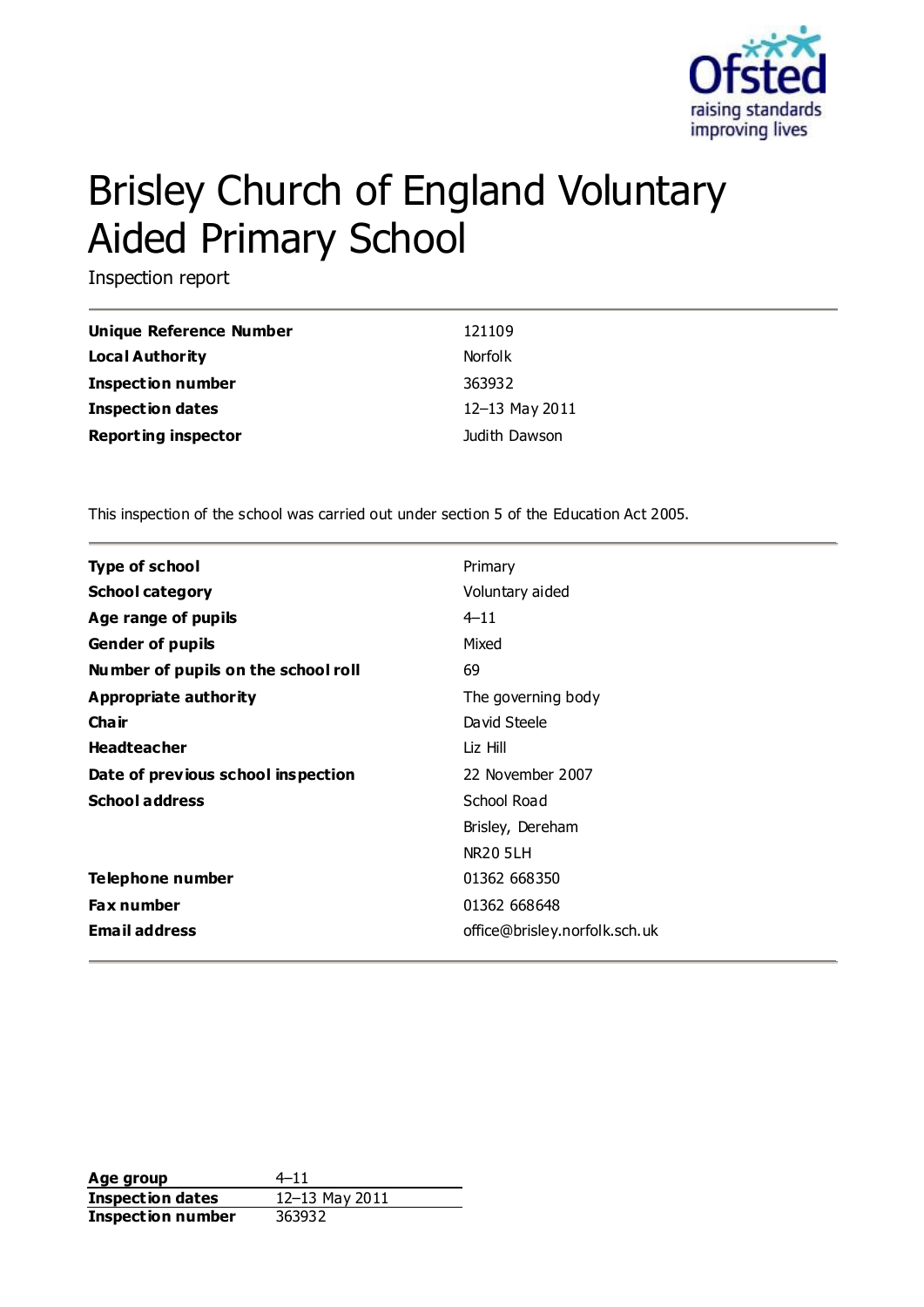The Office for Standards in Education, Children's Services and Skills (Ofsted) regulates and inspects to achieve excellence in the care of children and young people, and in education and skills for learners of all ages. It regulates and inspects childcare and children's social care, and inspects the Children and Family Court Advisory Support Service (Cafcass), schools, colleges, initial teacher training, work-based learning and skills training, adult and community learning, and education and training in prisons and other secure establishments. It assesses council children's services, and inspects services for looked after children, safeguarding and child protection.

Further copies of this report are obtainable from the school. Under the Education Act 2005, the school must provide a copy of this report free of charge to certain categories of people. A charge not exceeding the full cost of reproduction may be made for any other copies supplied.

If you would like a copy of this document in a different format, such as large print or Braille, please telephone 0300 123 4234, or email **[enquiries@ofsted.gov.uk](mailto:enquiries@ofsted.gov.uk)**.

You may copy all or parts of this document for non-commercial educational purposes, as long as you give details of the source and date of publication and do not alter the documentation in any way.

To receive regular email alerts about new publications, including survey reports and school inspection reports, please visit our website and go to 'Subscribe'.

Royal Exchange Buildings St Ann's Square Manchester M2 7LA T: 0300 123 4234 Textphone: 0161 618 8524 E: **[enquiries@ofsted.gov.uk](mailto:enquiries@ofsted.gov.uk)**

W: **[www.ofsted.gov.uk](http://www.ofsted.gov.uk/)**

© Crown copyright 2011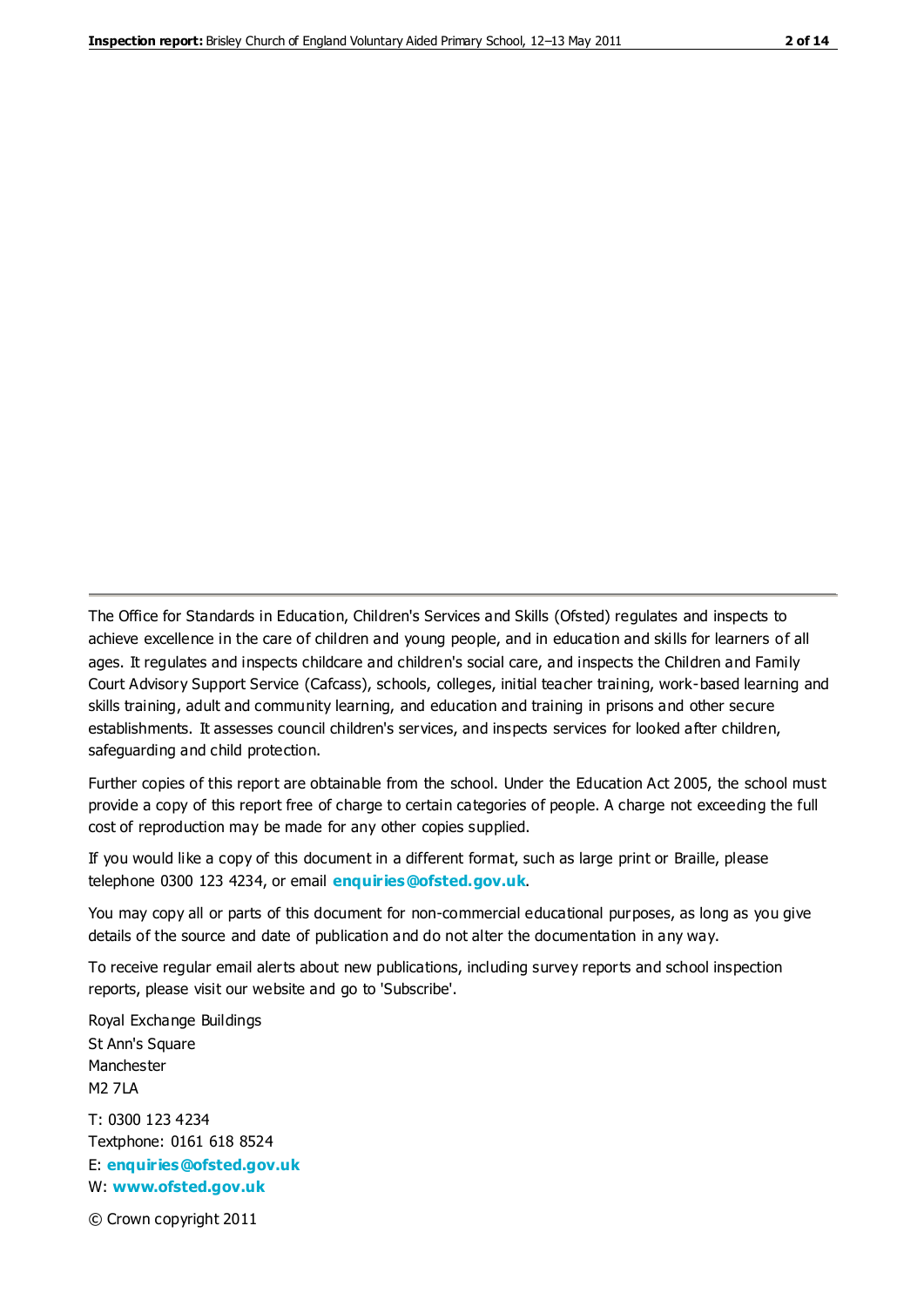# **Introduction**

This inspection was carried out by two additional inspectors. They observed three teachers teaching six lessons. They held meetings with groups of pupils, members of the governing body and staff, and had informal disussions with members of the community who support the school. Inspectors observed the school's work, and looked at data that records pupils' progress, teachers' planning and whole-school plans for improvement, procedures for safeguarding pupils and a range of the schools' policies and procedures. They also analysed 53 parental questionnaires.

The inspection team reviewed many aspects of the school's work. It looked in detail at a number of key areas.

- Whether standards have risen at the end of Key Stage 1, following a dip over the last two years.
- The provision and leadership and management of the Early Years Foundation Stage to see if these have improved on the satisfactory judgement at the time of the last inspection.
- The impact of the schools' community links, the engagement with parents and carers and pupils' contribution to the community.

# **Information about the school**

This small village primary school serves the village of Brisley and nearby villages. Almost all pupils are of White British heritage. The proportion of pupils known to be eligible for free school meals is much lower than in most schools. Although the percentage of pupils with special educational needs and/or disabilities is below average, the proportion with a statement of special educational needs is higher than in most schools. The school has Healthy Schools Status, holds the Activemark Sports Award and the Silver Awards for Eco Schools and the school Travel Plan. The headteacher took up her post in September 2008.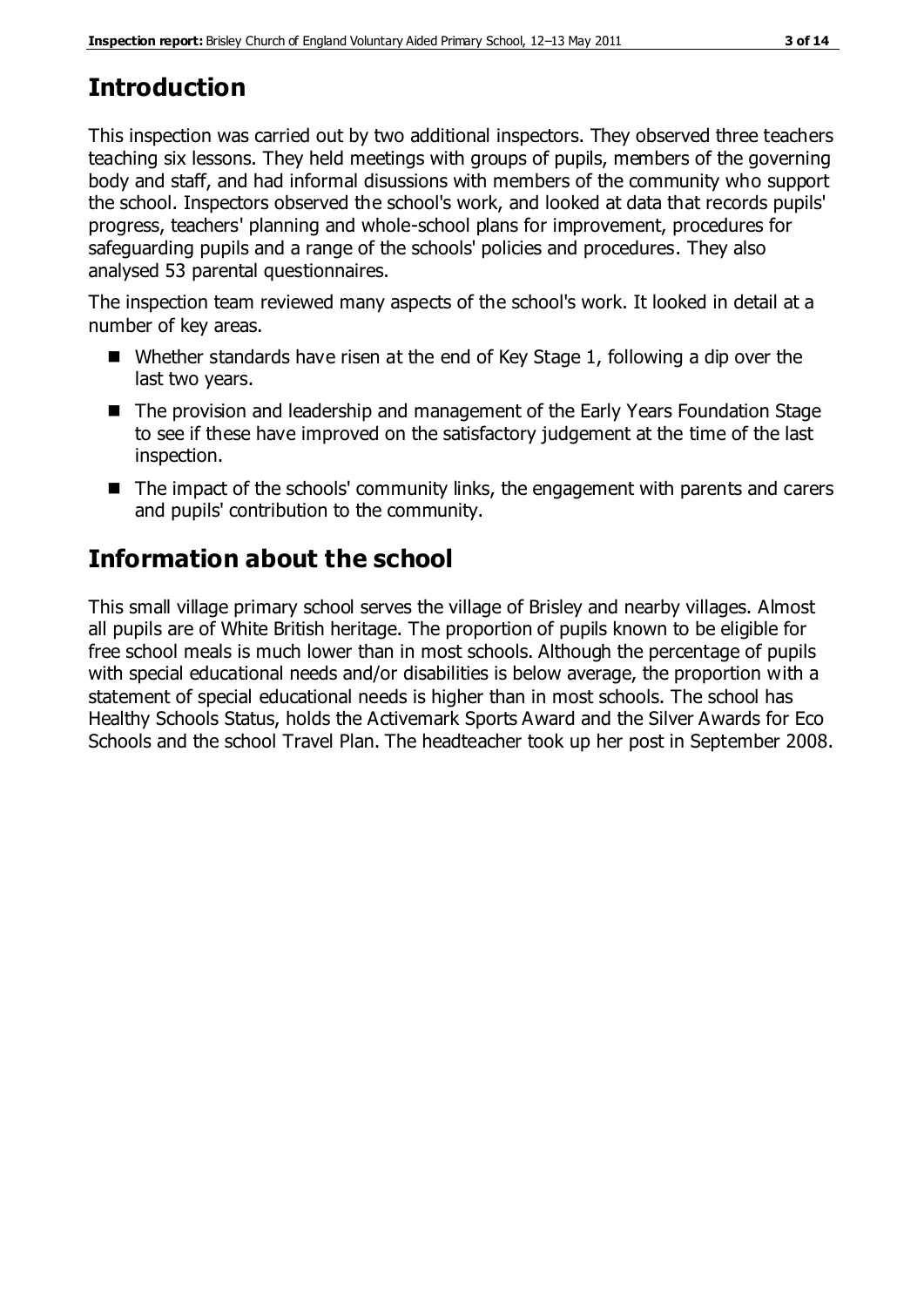# **Inspection judgements**

| Overall effectiveness: how good is the school? |  |  |  |
|------------------------------------------------|--|--|--|
|                                                |  |  |  |

## **The school's capacity for sustained improvement 1**

### **Main findings**

The school has built on the many strengths acknowledged at the time of the last inspection and now provides outstanding education and care. Pupils' outstanding spiritual, moral and social development reflects the school's ethos, which permeates all aspects of its work. This is very much a community school, where everyone cares for each other based on mutual respect. The highly effective teaching and curriculum generate a love of learning amongst the pupils. Detailed and thorough educational advice, where pupils are encouraged to evaluate their own performance and are involved in setting their own targets, ensures that they know exactly what they need to do to improve their work. Consistent pastoral guidance contributes strongly to pupils' outstanding behaviour and strong sense of responsibility. As a result, pupils make outstanding progress from their starting points.

The school is led and managed extremely effectively. There are pertinent and thorough plans for development, securely based on astute school self-evaluation. Additional training and support has significantly improved subject leadership and the way pupils' progress is tracked, enabling teachers to meet the needs of each pupil. Provision for children in the Early Years Foundation Stage and in Key Stage 1 has improved and is now good. Year 2 pupils are working at above average levels this year. These improvements, the high quality teaching and learning and the continuous drive to improve amongst the whole school community, make the capacity for further improvement outstanding.

Over the last three years, attainment at the end of Year 6 has been high when compared with the national average. Pupils continue to make outstanding progress but, because of the differences between year groups that can be very apparent in small schools, pupils' knowledge and skills are above average, rather than high this year. This is a significant achievement, generated because of the rigorous systems in place to support pupils with special educational needs and/or disabilities and any pupils who, for any reason, have had dips in their rate of progress.

One of the features that makes this school so successful is the use of members of the community and other professionals to support pupils' learning and well-being. A wide range of visits and visitors enliven the curriculum and staff expertise is used to the full across the school. The school has many systems for engaging with parents and carers, offering a range of activities and courses to help them support their children. They are kept well-informed and are always welcome in school. However, the school has been less successful in engaging them in shaping the future direction of the school.

# **What does the school need to do to improve further?**

Extend the good systems for engaging with parents and carers by: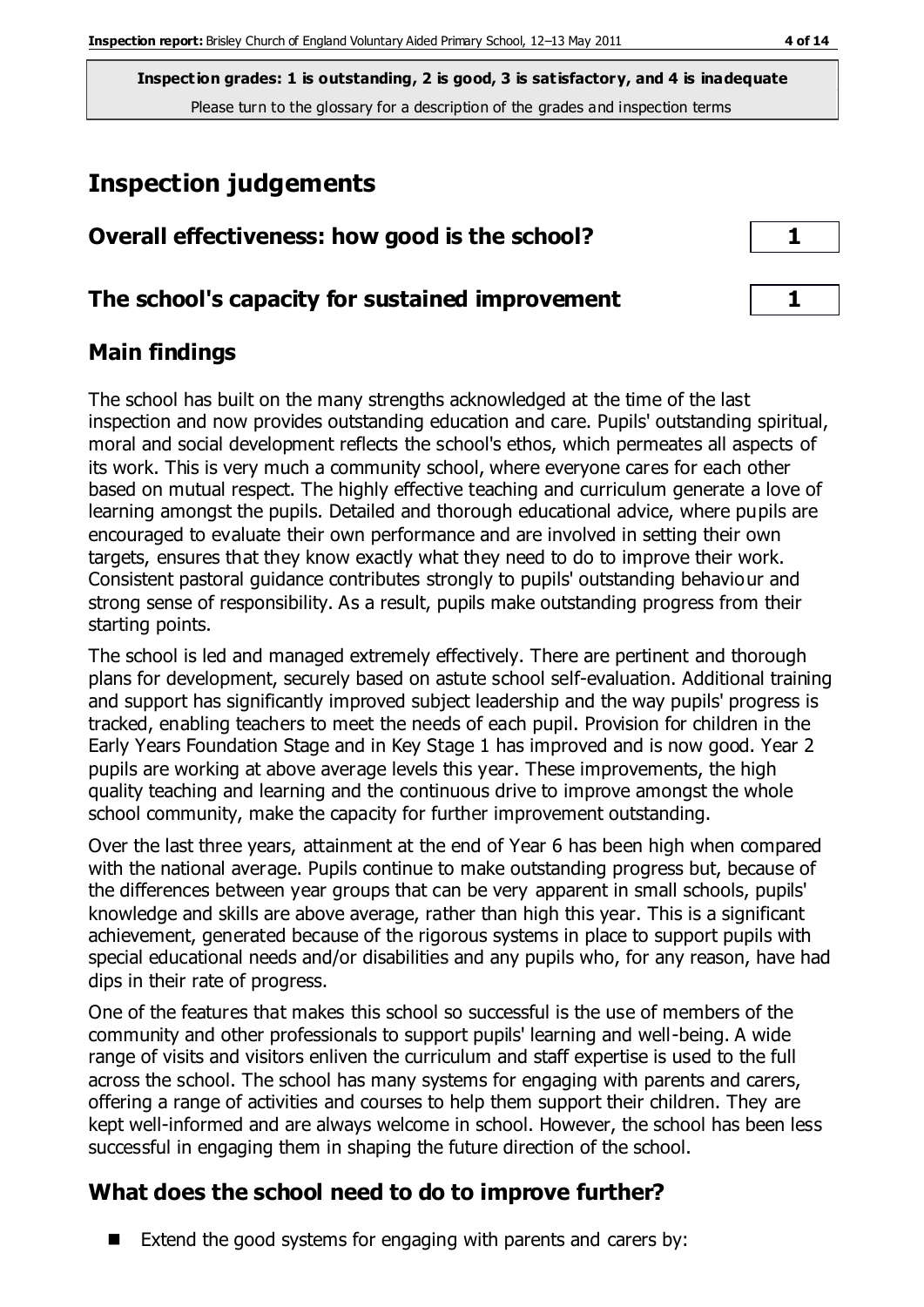- developing regular and informal dialogue between them and the governing body so that they see that their views make a valuable contribution to school improvement
- seeking their views on topics that reflect their children's interests and aspirations so that they have an input in the ongoing development of the curriculum.

## **Outcomes for individuals and groups of pupils 1**

This is a school where learning and personal development go hand-in-hand so that pupils develop very secure skills for their future lives. Pupils are very proud of their achievements and are quick to celebrate the successes of others. Their knowledge of what they need to do to improve, not just for English and mathematics but across all subjects and in their personal development, ensures that they take a great deal of responsibility for their learning. In almost every respect, learning is enjoyable and rapid. The teachers' high expectations of them in lessons and their eagerness to learn ensure that they work hard. They cooperate with each other effectively not only when working on tasks but also in evaluating the outcomes of each others' work. Their ability to empathise with others and to express their opinions is impressive, as is the respect with which these opinions are met by their peers. Their enjoyment of school is reinforced by good attendance overall.

Children's knowledge and skills on entry to the Reception year varies from year to year but are usually in line with age-related expectations. Pupils' generally high standards by the time they leave, both academically and in all aspects of their personal development, are very clear indicators of their rapid progress and excellent attitudes to learning. Pupils now in Years 3 and 4 have had some challenges with their learning and attitudes due, in part, to a period of changes in staffing which resulted in a lack of continuity. These have been addressed very successfully so that the behaviour of the vast majority of pupils is exemplary. When asked if pupils developed their own rules, the inspector was told that the only rules in school are for safety because, 'We all know what is expected of us and how to care for and respect others.' Pupils are extremely knowledgeable about how to look after themselves and their environment. They are committed to improving the world. Older pupils maintain a news board of local, national and international news and pupils respond swiftly to disasters and noteworthy events. The school council runs its own meetings and acts upon its resolutions conscientiously, improving school systems or supporting those in need by organising fundraising events. A member of staff attends as an observer in order to feedback outcomes at staff meetings. The school is twinned with a Buddhist school in Sri Lanka and pupils engage in regular correspondence, learning about each others' lives and cultures. The many and varied extra-curricular activities are very popular.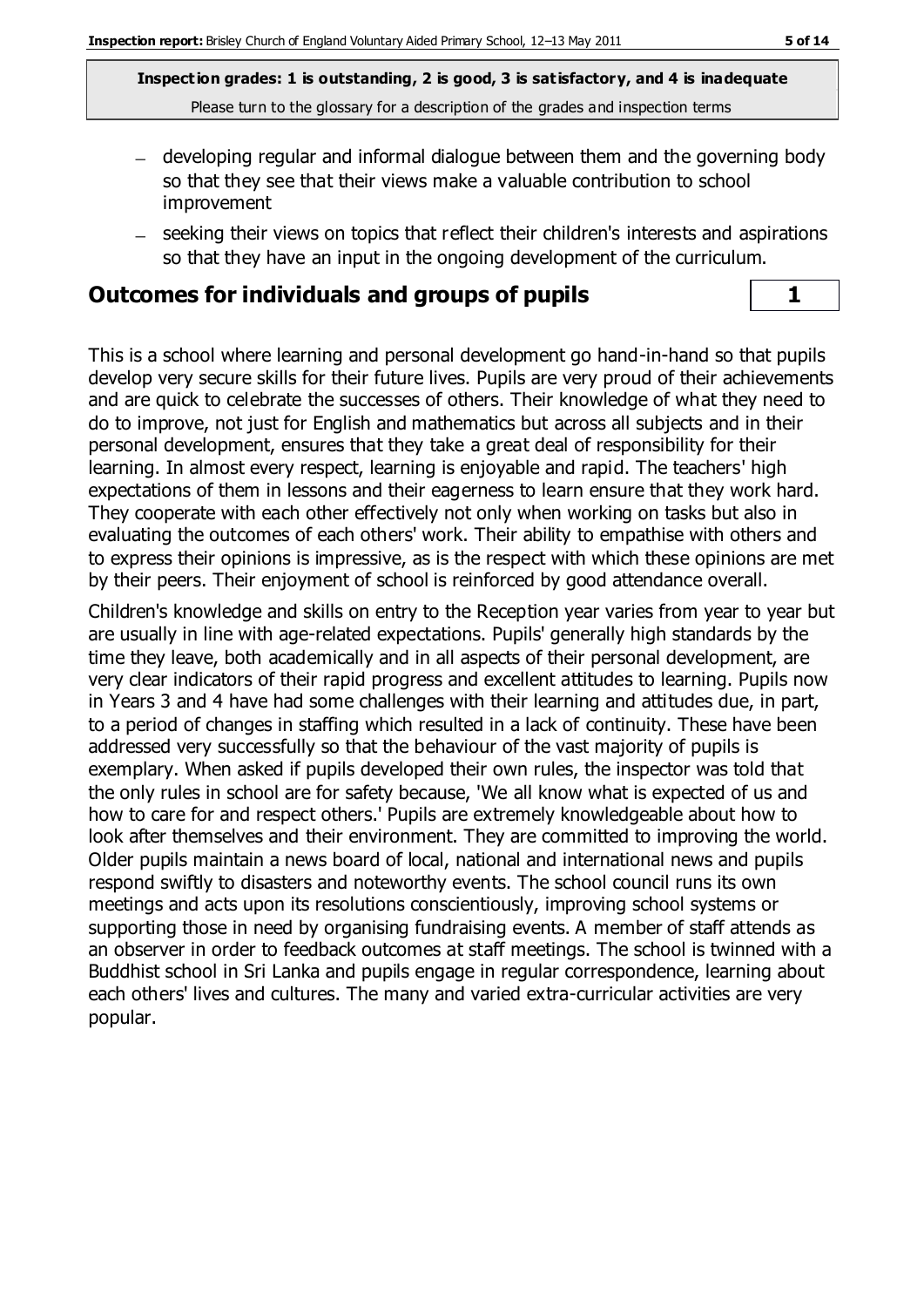Please turn to the glossary for a description of the grades and inspection terms

#### These are the grades for pupils' outcomes

| Pupils' achievement and the extent to which they enjoy their learning                                                     | 1              |
|---------------------------------------------------------------------------------------------------------------------------|----------------|
| Taking into account:<br>Pupils' attainment <sup>1</sup>                                                                   | $\overline{2}$ |
| The quality of pupils' learning and their progress                                                                        | 1.             |
| The quality of learning for pupils with special educational needs and/or disabilities<br>and their progress               | 1              |
| The extent to which pupils feel safe                                                                                      | 1              |
| Pupils' behaviour                                                                                                         | 1              |
| The extent to which pupils adopt healthy lifestyles                                                                       | 1              |
| The extent to which pupils contribute to the school and wider community                                                   | 1              |
| The extent to which pupils develop workplace and other skills that will contribute to<br>their future economic well-being | 1              |
| Taking into account:<br>Pupils' attendance <sup>1</sup>                                                                   | $\mathcal{P}$  |
| The extent of pupils' spiritual, moral, social and cultural development                                                   | 1              |

<sup>1</sup> The grades for attainment and attendance are: 1 is high; 2 is above average; 3 is broadly average; and 4 is low

# **How effective is the provision?**

In most of the lessons observed during the inspection, the teaching was outstanding. Teachers know their pupils extremely well and set the tasks for the lesson to meet the needs of all abilities. One of the impressive aspects of teaching in this school is the way that teachers build on their pupils' personal skills as well as their previous learning to extend their thinking. In one lesson, for example, pupils watched a short passage from a film, without sound, as part of their study of play scripts and the Second World War. This generated excellent concentration and some thought-provoking comments, providing a firm foundation for rapid learning later in the lesson. Almost all learning is for a practical reason. This lesson, for example, was in preparation for an assembly. In a science lesson, pupils explored ways of encouraging swallows to nest again, following last year's successful camera link with the nest. Others began a study of individual trees over the year. The very helpful and often challenging oral and written guidance and target-setting ensure that pupils know exactly what they need to do to improve. Effective measures for supporting pupils who, for any reason, are underachieving, have resulted in many making exceptional progress.

The curriculum seamlessly links pupils' academic and pastoral development. Pupils are encouraged to apply their skills to practical tasks and topics are planned to develop personal, literacy, numeracy and information and communication technology skills. The planning is rigorous, ensuring that pupils progressively build on their knowledge and skills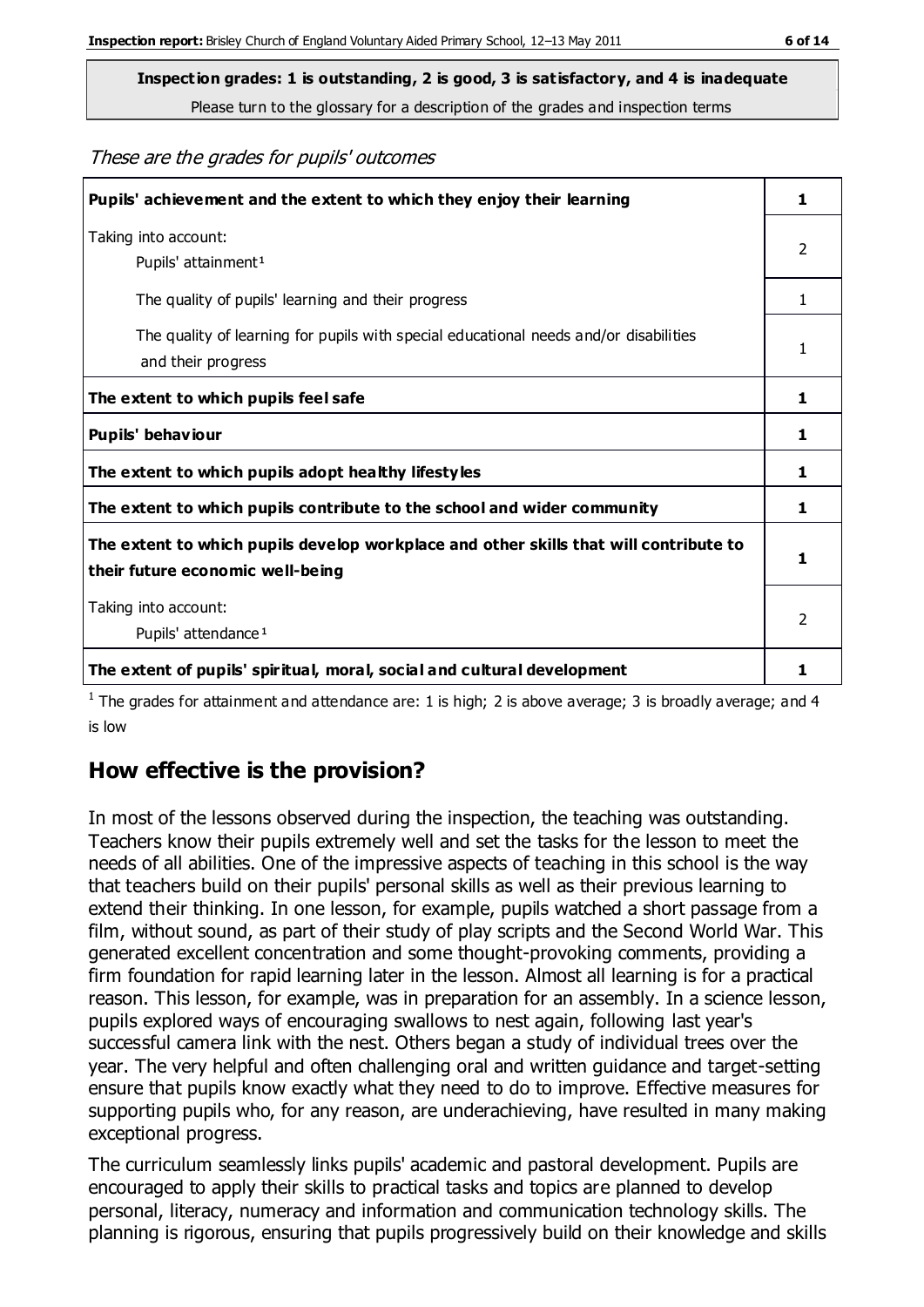from year to year. The curriculum is continuously evolving and the school is committed to ensuring it is relevant, enjoyable and interesting. Because the development of skills is so secure, the school is well-placed to involve parents and carers in selecting the topic themes. There are strong links with local industry, other schools and professionals, both to support and challenge individual pupils and to enhance pupils' learning. Links with the Church and the village have benefited each, so that the school is at the heart of the community. Parents and carers are very supportive and pupils often pursue their studies at home, in addition to their regular homework. Pupils are extremely well-cared for by the school. Procedures to ensure their safety are rigorous and the commitment to developing their personal and social skills plays a significant part in generating their highly-developed spiritual, moral and social skills. The attention to developing their awareness of citizenship and responsibility, for example, enables pupils to make an active contribution to improving their world.

| The quality of teaching                                                                                    |  |
|------------------------------------------------------------------------------------------------------------|--|
| Taking into account:                                                                                       |  |
| The use of assessment to support learning                                                                  |  |
| The extent to which the curriculum meets pupils' needs, including, where relevant,<br>through partnerships |  |
| The effectiveness of care, guidance and support                                                            |  |

These are the grades for the quality of provision

# **How effective are leadership and management?**

Since her appointment, the headteacher and her colleagues have been committed to building on the school's strengths. This is a highly inclusive school where teachers are ambitious for every pupil. Teaching assistants have been trained to provide support for groups of pupils and links with other schools provide challenge for the most able pupils. Morale amongst staff and pupils is very high. Teaching and learning are monitored regularly by the headteacher, subject leaders and the governing body so that any issues are swiftly picked up and addressed. The governing body supports and challenges the school well. It is influential in school development and carries out its statutory duties effectively, ensuring that pupils and staff are safe. They have a range of systems for seeking parents' and carers' views. However, they have had limited success when seeking their opinions of, and involvement in, the future direction of the school. The school's highly effective partnerships make a significant contribution to pupils' education and wellbeing. Links with the West Norfolk School Sports partnership, for example, provide regular sports coaching which would not be possible otherwise in this small school. The strong links with the village have enabled pupils to help establish a school/village/church fete. Local high schools provide extended learning, especially in science. The partnership with the school in Sri Lanka provides pupils with a valuable insight into the life of others. Parents and carers and members of the community regularly support pupils through the Friends' association and in the classroom and by providing opportunities for pupils to read at length. The partnership with educational and health professionals has helped to support individual pupils effectively. The school's good safeguarding procedures are reviewed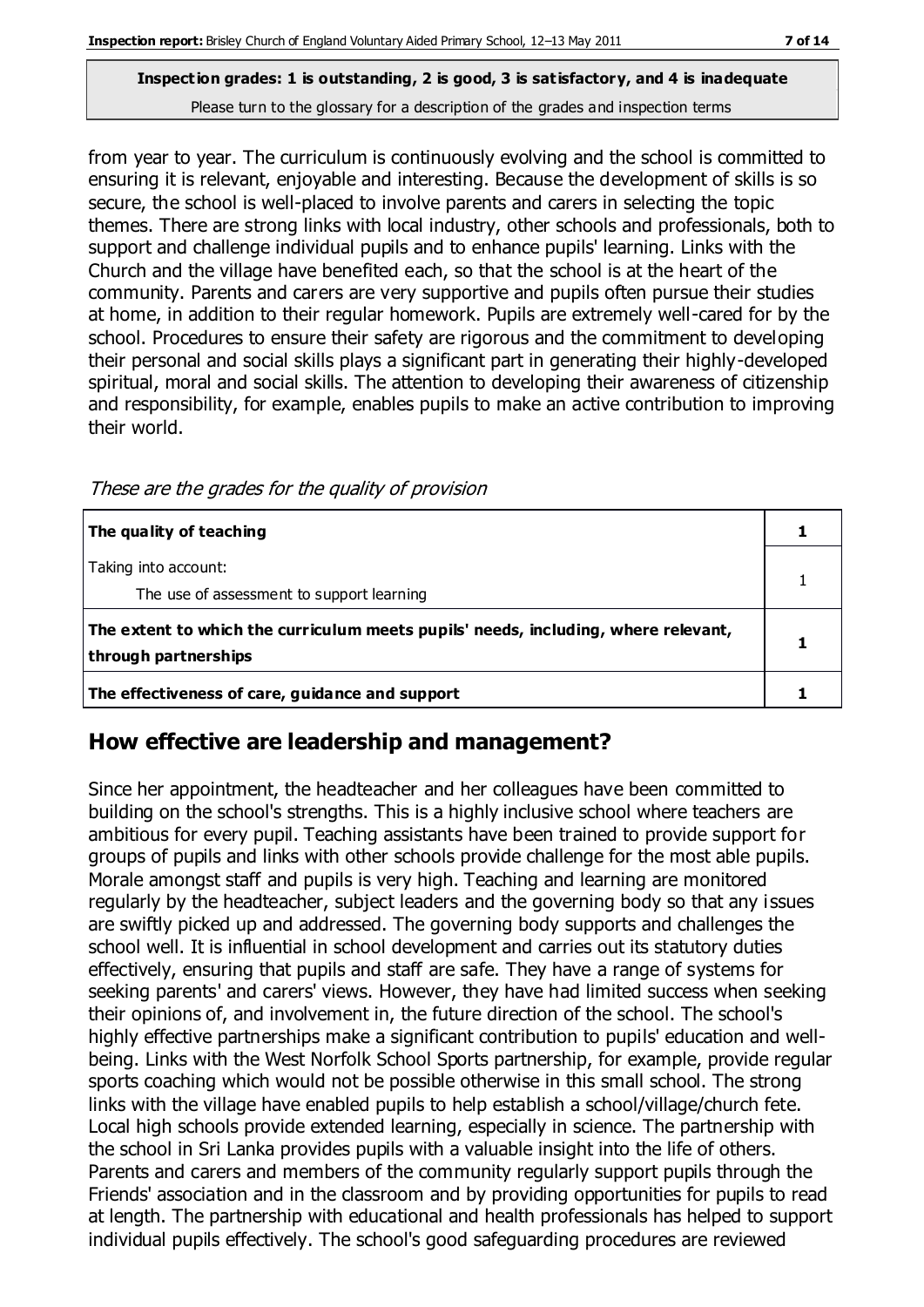regularly and the school is rigorous in ensuring that the many visits outside school are carried out safely. Training for the staff and governing body is of good quality. Staff are well-informed and pupils' knowledge of how to stay safe is very secure.

Much of this report has demonstrated the school's highly effective promotion of community cohesion. Teachers are very aware of the almost mono-cultural nature of the school population so the curriculum and pastoral guidance is geared towards broadening their horizons. As a result, their knowledge of the world and world affairs, as well as local and national events, is extremely well developed. The local community, for example, the Upper Wensum House Group, have benefited from pupils' hospitality. The action plan to develop community cohesion even more includes forging links with a large school in Tower Hamlets. Pupils are very clear of what is required to maintain the school's highly cohesive community.

| The effectiveness of leadership and management in embedding ambition and driving<br><i>improvement</i>                                                           |   |
|------------------------------------------------------------------------------------------------------------------------------------------------------------------|---|
| Taking into account:<br>The leadership and management of teaching and learning                                                                                   |   |
| The effectiveness of the governing body in challenging and supporting the<br>school so that weaknesses are tackled decisively and statutory responsibilities met |   |
| The effectiveness of the school's engagement with parents and carers                                                                                             | 2 |
| The effectiveness of partnerships in promoting learning and well-being                                                                                           | 1 |
| The effectiveness with which the school promotes equality of opportunity and tackles<br>discrimination                                                           |   |
| The effectiveness of safeguarding procedures                                                                                                                     | 2 |
| The effectiveness with which the school promotes community cohesion                                                                                              | 1 |
| The effectiveness with which the school deploys resources to achieve value for money                                                                             |   |

#### These are the grades for leadership and management

# **Early Years Foundation Stage**

There are very few children in the Early Years Foundation Stage this year. Their knowledge and skills on entry exceeded age related expectations and they learn effectively within the Key Stage 1 class. The teacher ensures that they have opportunities for child initiated activities and that they have access to the areas of learning for the Early Years Foundation Stage. This works well for some pupils in Year 1 who benefit from access to less formal learning. Planning is thorough and the learning environment enables children to access materials independently. At the time of the inspection, building work limited opportunities for outdoor learning, but the teacher's planning shows that this aspect is generally well established. Children are very well cared for and they are confident and happy, making good progress alongside pupils in Key Stage 1.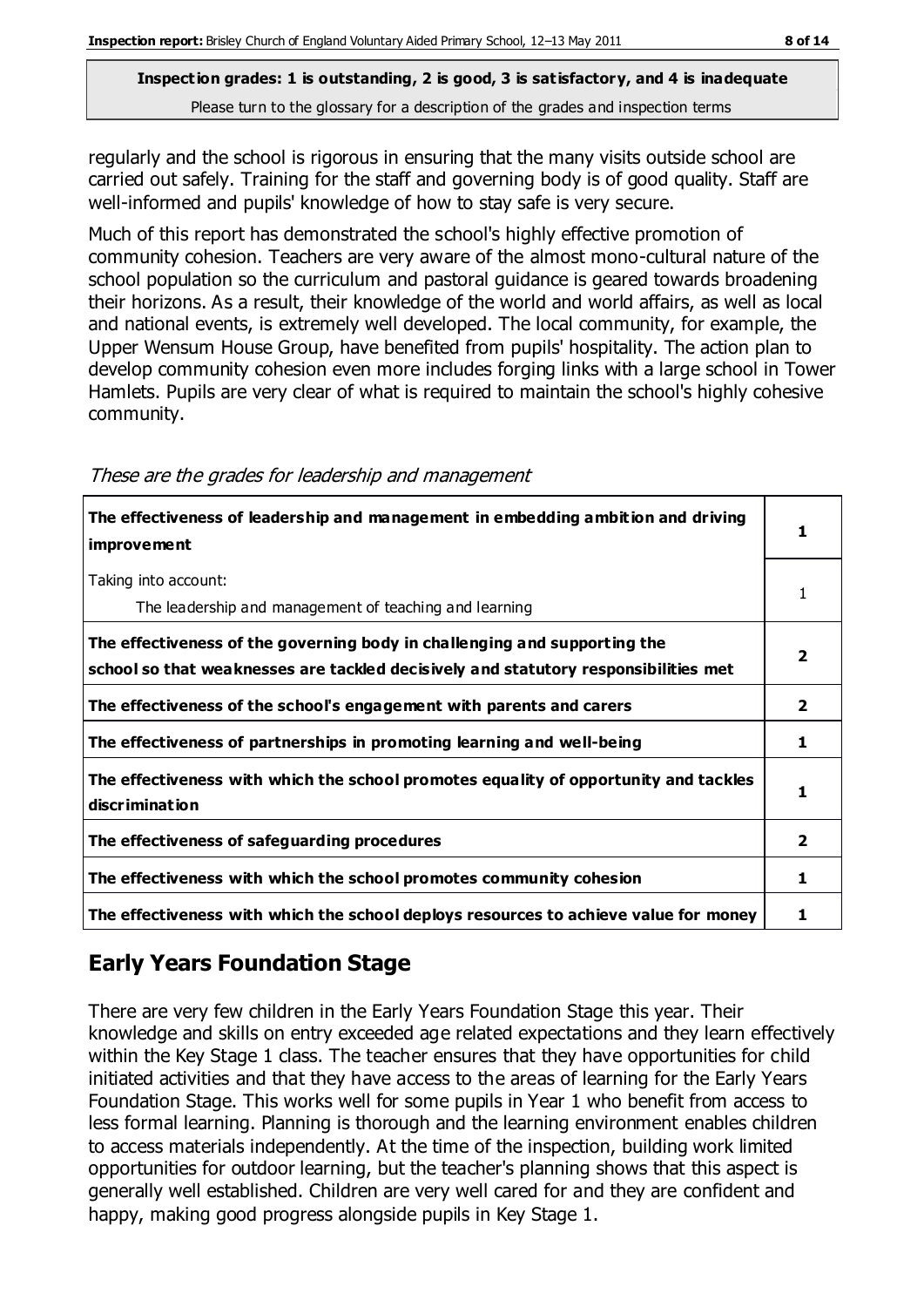Systems for tracking children's progress are thorough. Their progress books collate evidence through observation, photographs and samples of their learning at school and at home. Good links with local playgroups and induction arrangements ensure children settle into school swiftly. Liaison with parents and carers is effective. The management of the Early Years Foundation Stage is good and staff demonstrate that they are well prepared for the much larger cohort in September.

|  |  |  | These are the grades for the Early Years Foundation Stage |  |
|--|--|--|-----------------------------------------------------------|--|
|  |  |  |                                                           |  |

| Overall effectiveness of the Early Years Foundation Stage                             |  |
|---------------------------------------------------------------------------------------|--|
| Taking into account:<br>Outcomes for children in the Early Years Foundation Stage     |  |
| The quality of provision in the Early Years Foundation Stage                          |  |
| The effectiveness of leadership and management of the Early Years Foundation<br>Stage |  |

### **Views of parents and carers**

The percentage of parents and carers who responded to the questionnaire was significantly higher than average. Almost all responses were extremely positive. There is a lot of praise for the dedication of the staff and the family atmosphere of the school. One comments, 'I feel privileged and proud to see the children achieving and growing in confidence.' A very small minority expressed concern about the way the school deals with unacceptable behaviour. The inspection judged the behaviour of the overwhelming majority of the pupils to be exemplary and measures to promote good behaviour to be very effective.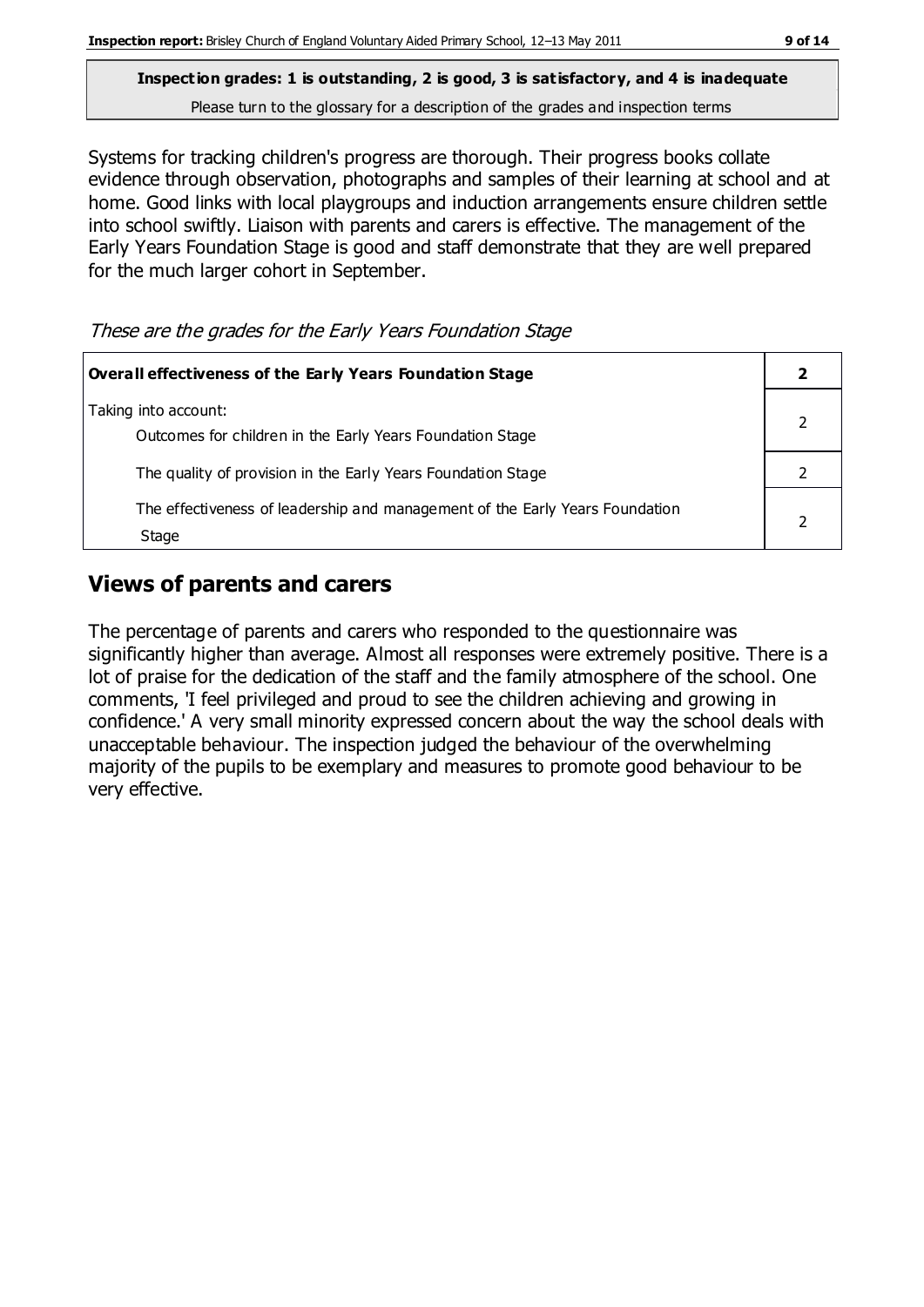#### **Responses from parents and carers to Ofsted's questionnaire**

Ofsted invited all the registered parents and carers of pupils registered at Brisley Church of E ngland Voluntary Aided Primary School to complete a questionnaire about their views of the school.

In the questionnaire, parents and carers were asked to record how strongly they agreed with 13 statements about the school. The inspection team received 53 completed questionnaires by the end of the on-site inspection. In total, there are 69 pupils registered at the school.

| <b>Statements</b>                                                                                                                                                                                                                                       |              | <b>Strongly</b><br>Agree<br>agree |              | <b>Disagree</b> |                | <b>Strongly</b><br>disagree |              |                |
|---------------------------------------------------------------------------------------------------------------------------------------------------------------------------------------------------------------------------------------------------------|--------------|-----------------------------------|--------------|-----------------|----------------|-----------------------------|--------------|----------------|
|                                                                                                                                                                                                                                                         | <b>Total</b> | $\frac{0}{0}$                     | <b>Total</b> | $\frac{0}{0}$   | <b>Total</b>   | $\frac{0}{0}$               | <b>Total</b> | $\frac{0}{0}$  |
| My child enjoys school                                                                                                                                                                                                                                  | 36           | 68                                | 16           | 30              | 1              | $\overline{2}$              | $\mathbf 0$  | $\mathbf 0$    |
| The school keeps my child<br>safe                                                                                                                                                                                                                       | 41           | 77                                | 12           | 23              | 0              | 0                           | $\mathbf 0$  | $\mathbf 0$    |
| My school informs me about<br>my child's progress                                                                                                                                                                                                       | 27           | 51                                | 25           | 47              | 0              | $\mathbf{0}$                | $\mathbf{1}$ | $\overline{2}$ |
| My child is making enough<br>progress at this school                                                                                                                                                                                                    | 33           | 62                                | 15           | 28              | 4              | 8                           | 1            | $\overline{2}$ |
| The teaching is good at this<br>school                                                                                                                                                                                                                  | 38           | 72                                | 10           | 19              | 1              | $\overline{2}$              | 1            | $\overline{2}$ |
| The school helps me to<br>support my child's learning                                                                                                                                                                                                   | 29           | 55                                | 21           | 40              | $\overline{2}$ | 4                           | 1            | $\overline{2}$ |
| The school helps my child to<br>have a healthy lifestyle                                                                                                                                                                                                | 33           | 62                                | 18           | 34              | $\overline{2}$ | $\overline{4}$              | $\mathbf 0$  | $\mathbf 0$    |
| The school makes sure that<br>my child is well prepared for<br>the future (for example<br>changing year group,<br>changing school, and for<br>children who are finishing<br>school, entering further or<br>higher education, or entering<br>employment) | 33           | 62                                | 17           | 32              | $\mathbf 0$    | $\mathbf{0}$                | $\mathbf 0$  | $\mathbf 0$    |
| The school meets my child's<br>particular needs                                                                                                                                                                                                         | 26           | 49                                | 23           | 43              | 3              | 6                           | $\mathbf 0$  | $\mathbf 0$    |
| The school deals effectively<br>with unacceptable behaviour                                                                                                                                                                                             | 31           | 58                                | 13           | 25              | 7              | 13                          | $\mathbf 0$  | 0              |
| The school takes account of<br>my suggestions and concerns                                                                                                                                                                                              | 33           | 62                                | 19           | 36              | 1              | $\overline{2}$              | 0            | 0              |
| The school is led and<br>managed effectively                                                                                                                                                                                                            | 39           | 74                                | 12           | 23              | $\pmb{0}$      | $\mathbf 0$                 | $\mathbf 0$  | $\mathbf 0$    |
| Overall, I am happy with my<br>child's experience at this<br>school                                                                                                                                                                                     | 39           | 74                                | 10           | 19              | $\overline{2}$ | $\overline{4}$              | $\mathbf 0$  | $\mathbf 0$    |

The table above summarises the responses that parents and carers made to each statement. The percentages indicate the proportion of parents and carers giving that response out of the total number of completed questionnaires. Where one or more parents and carers chose not to answer a particular question, the percentages will not add up to 100%.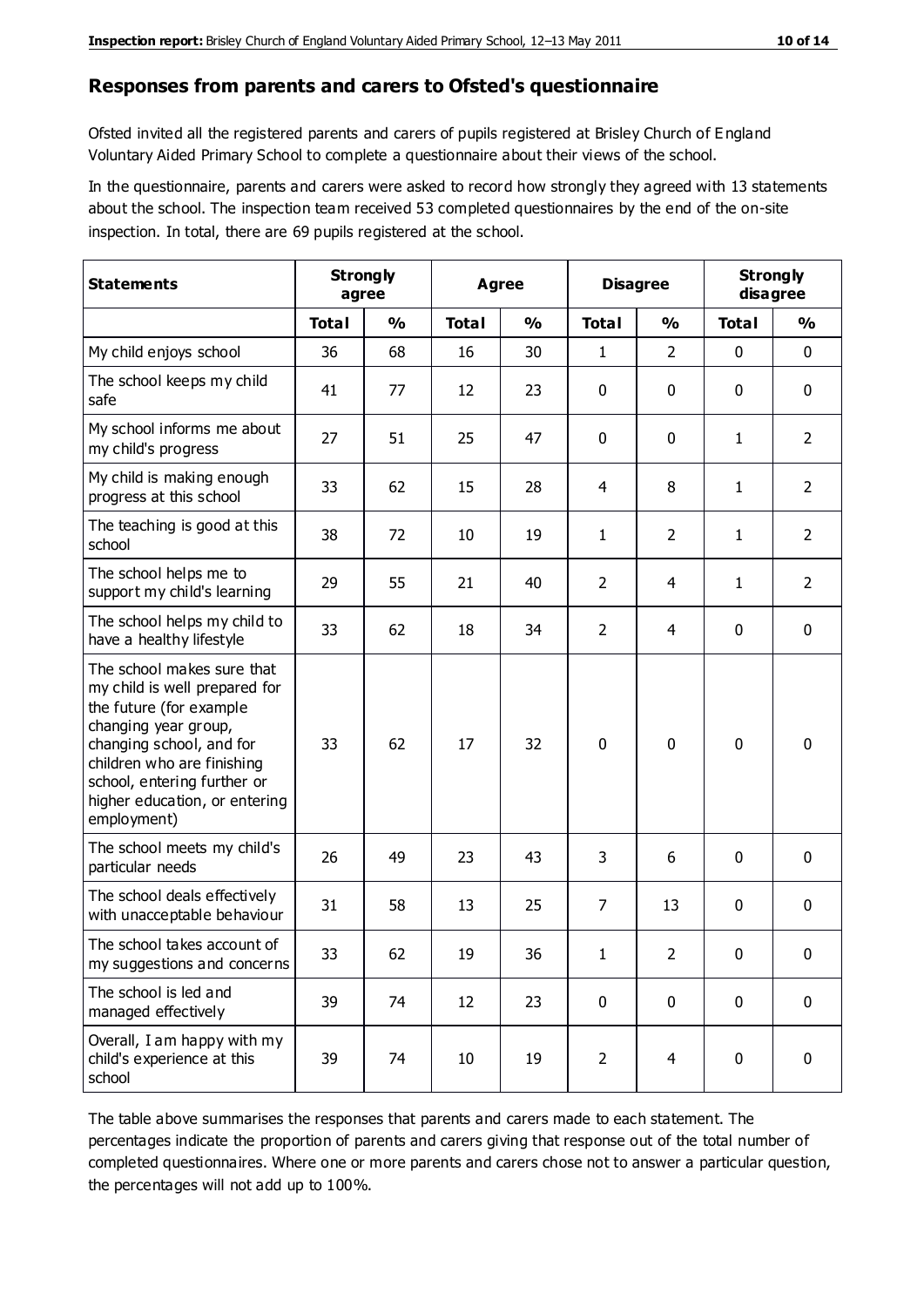# **Glossary**

| Grade   | <b>Judgement</b> | <b>Description</b>                                                                                                                                                                                                            |
|---------|------------------|-------------------------------------------------------------------------------------------------------------------------------------------------------------------------------------------------------------------------------|
| Grade 1 | Outstanding      | These features are highly effective. An outstanding school<br>provides exceptionally well for all its pupils' needs.                                                                                                          |
| Grade 2 | Good             | These are very positive features of a school. A school that<br>is good is serving its pupils well.                                                                                                                            |
| Grade 3 | Satisfactory     | These features are of reasonable quality. A satisfactory<br>school is providing adequately for its pupils.                                                                                                                    |
| Grade 4 | Inadequate       | These features are not of an acceptable standard. An<br>inadequate school needs to make significant improvement<br>in order to meet the needs of its pupils. Ofsted inspectors<br>will make further visits until it improves. |

### **What inspection judgements mean**

### **Overall effectiveness of schools**

|                       | Overall effectiveness judgement (percentage of schools) |      |                     |                   |  |
|-----------------------|---------------------------------------------------------|------|---------------------|-------------------|--|
| <b>Type of school</b> | <b>Outstanding</b>                                      | Good | <b>Satisfactory</b> | <b>Inadequate</b> |  |
| Nursery schools       | 46                                                      | 48   | 6                   |                   |  |
| Primary schools       | 6                                                       | 47   | 40                  | 7                 |  |
| Secondary schools     | 12                                                      | 39   | 38                  | 11                |  |
| Sixth forms           | 13                                                      | 42   | 41                  | 3                 |  |
| Special schools       | 28                                                      | 49   | 19                  | 4                 |  |
| Pupil referral units  | 14                                                      | 45   | 31                  | 10                |  |
| All schools           | 10                                                      | 46   | 37                  |                   |  |

New school inspection arrangements were introduced on 1 September 2009. This means that inspectors now make some additional judgements that were not made previously.

The data in the table above are for the period 1 September 2010 to 31 December 2010 and are consistent with the latest published official statistics about maintained school inspection outcomes (see **[www.ofsted.gov.uk](http://www.ofsted.gov.uk/)**).

The sample of schools inspected during 2010/11 was not representative of all schools nationally, as weaker schools are inspected more frequently than good or outstanding schools.

Percentages are rounded and do not always add exactly to 100.

Sixth form figures reflect the judgements made for the overall effectiveness of the sixth form in secondary schools, special schools and pupil referral units.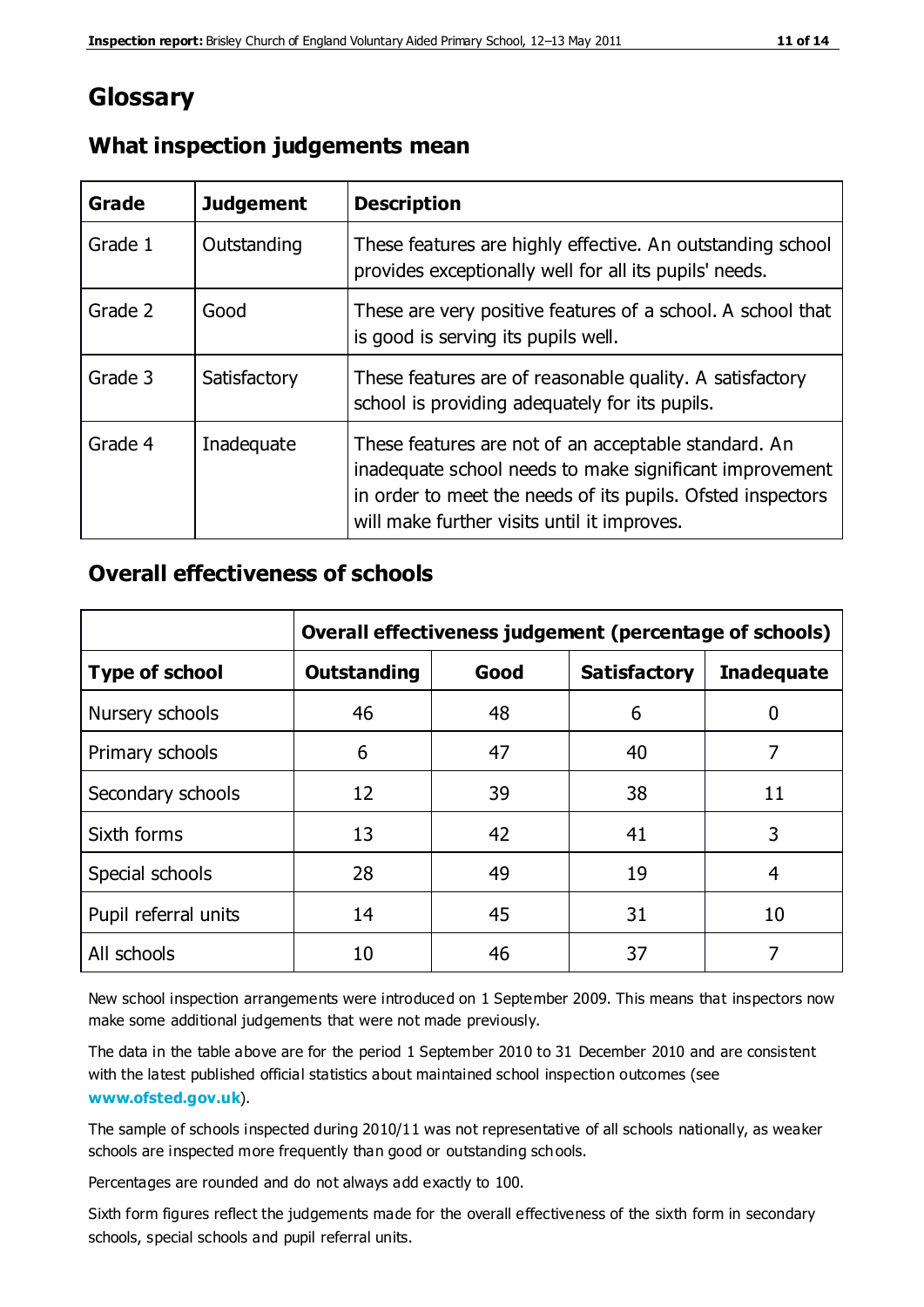# **Common terminology used by inspectors**

| Achievement:               | the progress and success of a pupil in their learning,<br>development or training.                                                                                                                                                          |  |  |
|----------------------------|---------------------------------------------------------------------------------------------------------------------------------------------------------------------------------------------------------------------------------------------|--|--|
| Attainment:                | the standard of the pupils' work shown by test and<br>examination results and in lessons.                                                                                                                                                   |  |  |
| Capacity to improve:       | the proven ability of the school to continue<br>improving. Inspectors base this judgement on what<br>the school has accomplished so far and on the quality<br>of its systems to maintain improvement.                                       |  |  |
| Leadership and management: | the contribution of all the staff with responsibilities,<br>not just the headteacher, to identifying priorities,<br>directing and motivating staff and running the school.                                                                  |  |  |
| Learning:                  | how well pupils acquire knowledge, develop their<br>understanding, learn and practise skills and are<br>developing their competence as learners.                                                                                            |  |  |
| Overall effectiveness:     | inspectors form a judgement on a school's overall<br>effectiveness based on the findings from their<br>inspection of the school. The following judgements,<br>in particular, influence what the overall effectiveness<br>judgement will be. |  |  |
|                            | The school's capacity for sustained<br>improvement.                                                                                                                                                                                         |  |  |
|                            | Outcomes for individuals and groups of pupils.                                                                                                                                                                                              |  |  |
|                            | The quality of teaching.                                                                                                                                                                                                                    |  |  |
|                            | The extent to which the curriculum meets<br>pupils' needs, including, where relevant,<br>through partnerships.                                                                                                                              |  |  |
|                            | The effectiveness of care, guidance and<br>support.                                                                                                                                                                                         |  |  |
| Progress:                  | the rate at which pupils are learning in lessons and<br>over longer periods of time. It is often measured by<br>comparing the pupils' attainment at the end of a key                                                                        |  |  |

stage with their attainment when they started.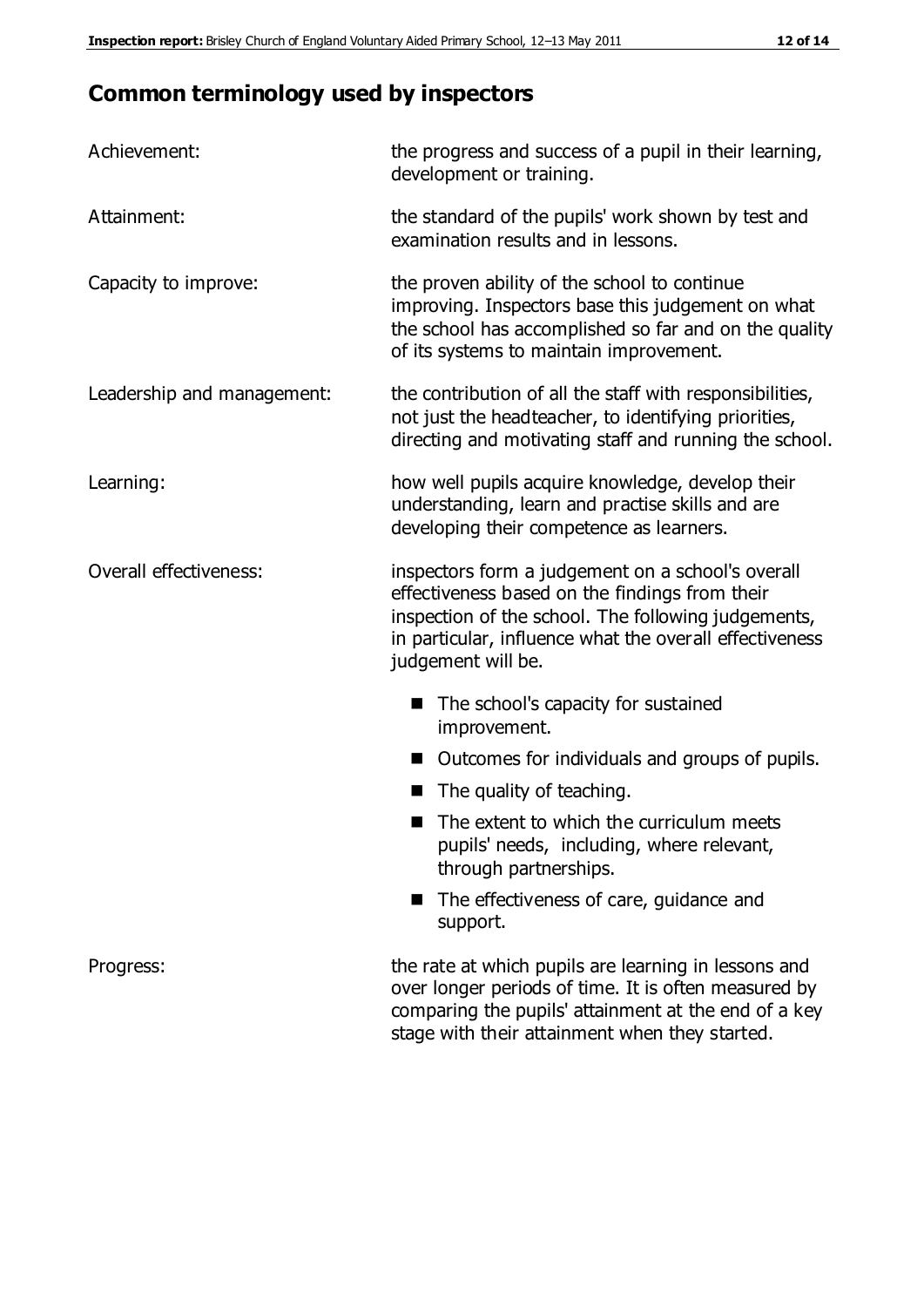### **This letter is provided for the school, parents and carers to share with their children. It describes Ofsted's main findings from the inspection of their school.**

16 May 2011

#### Dear Pupils

#### **Inspection of Brisley Church of England Voluntary Aided Primary School, Dereham, NR20 5LH**

It was such a pleasure to visit your outstanding school recently. My colleague and I were very impressed with your behaviour, maturity and the way that you so obviously enjoyed your learning. When I met members of the school council, they found it impossible to think of ways that teachers could make your school better. I agree that it is difficult!

You make excellent progress through the school. This is because you have lots of interesting things to learn about and are taught extremely well. The teachers make sure that you are not only learning the skills you need for your work, but also how to grow into responsible and caring citizens. In other words, they help you develop the skills you need for your futures, which you do, very successfully. One of the most impressive things about you and your school is the way that you learn about what is happening in the world. You are aiming to make the world a better place and are very quick to help people locally or around the world when they need it. Well done to all of you. You should be very proud of yourselves and your school.

Your school is led and managed extremely well and those in charge are always looking for ways to improve it even more. I have suggested that, as they are so good at teaching you the skills that you need, that they encourage your parents and carers to suggest topics that you are really interested in. This would help them, and you, to have a say in what you learn about. I have asked the members of the governing body to spend more time talking to your parents and carers to make sure they know that their views make a difference to the way the school works.

Thank you all for your friendliness and help during our visit. It was a pleasure to meet you all and I was sorry to leave your lovely school. I wish you all the very best for the future.

Yours sincerely

Judith Dawson Lead inspector